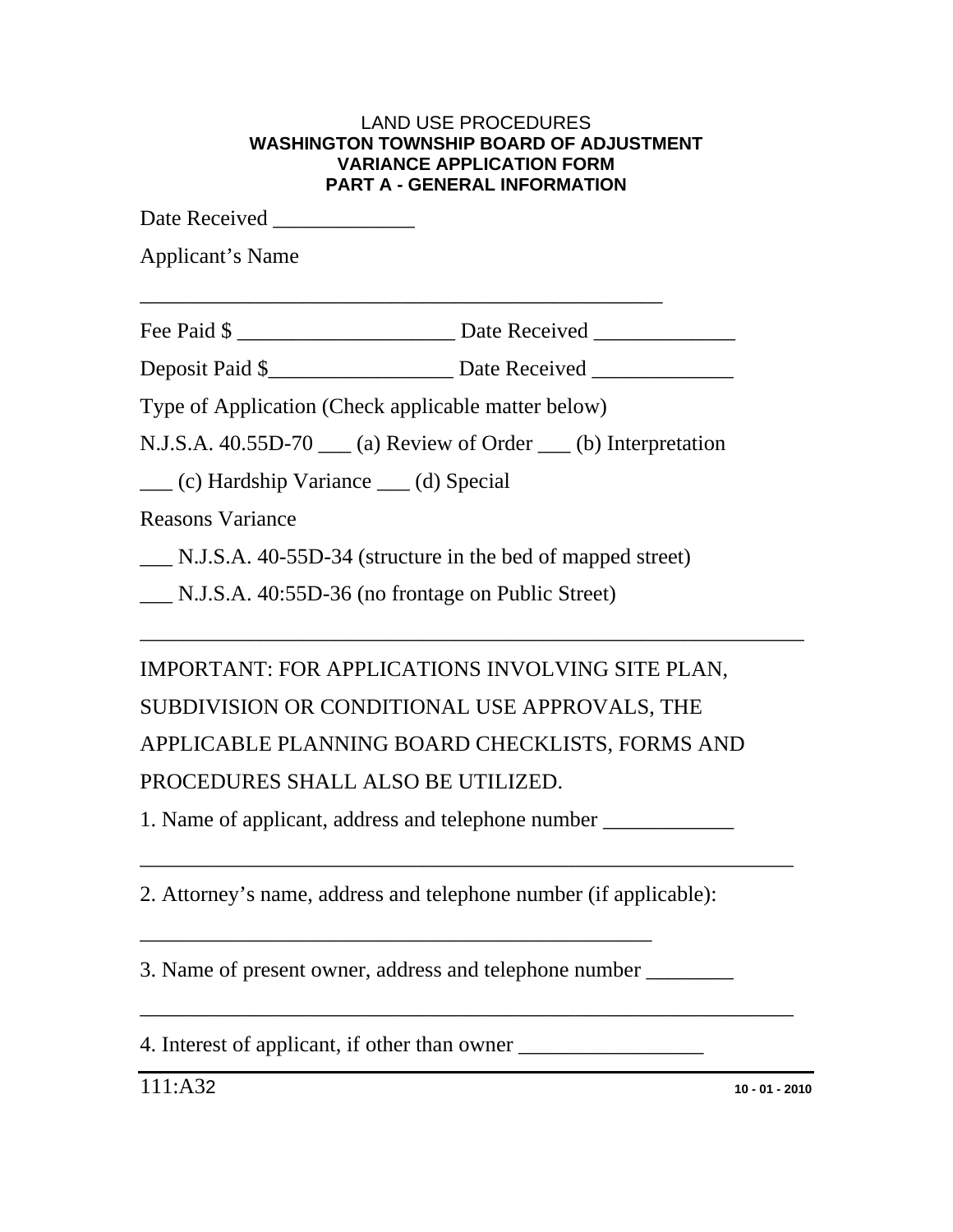|                          | 5. Location of subject lot: Number and Street: _________________________________ |
|--------------------------|----------------------------------------------------------------------------------|
|                          |                                                                                  |
|                          | 6. Permission to: (Check applicable                                              |
|                          | (a) Alter or add to existing building ()                                         |
|                          | (b) Construct new building on vacant land ()                                     |
|                          | (c) Change from existing use ()                                                  |
|                          | (d) Subdivide land creating one or more nonconforming lots ()                    |
|                          | $(e)$ Other                                                                      |
|                          | 7. Proposed building or use is contrary to the following Section(s) of           |
| Chapter 217, Zoning:     |                                                                                  |
| <b>WASHINGTON CODE</b>   |                                                                                  |
| Section                  |                                                                                  |
| <b>Brief Description</b> |                                                                                  |
|                          |                                                                                  |
|                          |                                                                                  |
|                          |                                                                                  |
|                          |                                                                                  |
|                          | 8. Dimensions of lot _________ acres _________ square feet _________             |
|                          | 9. Dimensions of existing building _______ square feet                           |
|                          | 10. Dimensions of proposed addition _________ square feet ________               |
|                          | 11. Date of Building Permit denial or other action appealed from                 |
|                          |                                                                                  |
|                          | 12. Has there been a previous application relating to lot?                       |
|                          |                                                                                  |
|                          | 13. Have conditions changed since previous application?                          |
|                          | If so, explain:                                                                  |
|                          |                                                                                  |